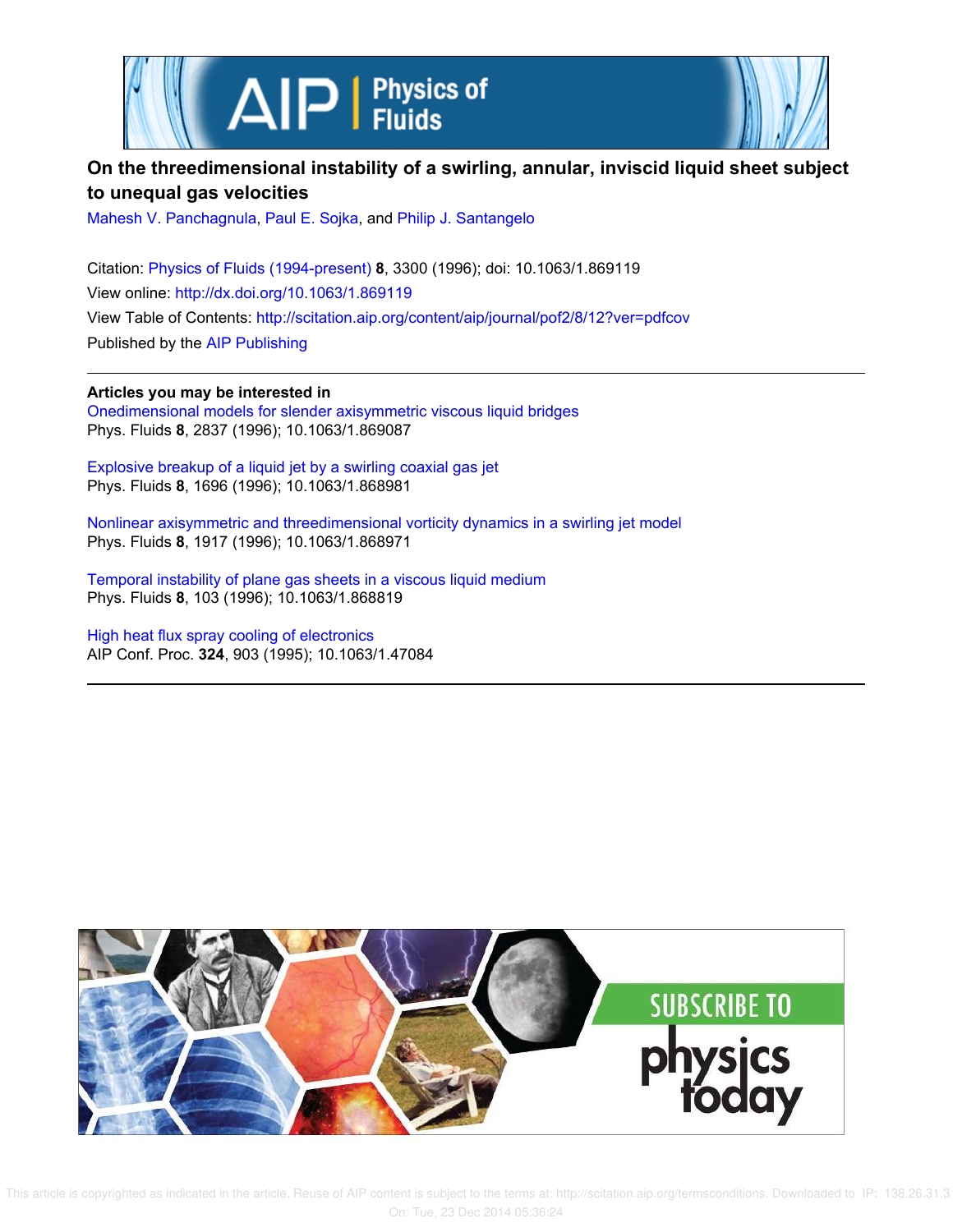# **On the three-dimensional instability of a swirling, annular, inviscid liquid sheet subject to unequal gas velocities**

Mahesh V. Panchagnula, Paul E. Sojka,<sup>a)</sup> and Philip J. Santangelo *Thermal Sciences and Propulsion Center, School of Mechanical Engineering, Purdue University, West Lafayette, Indiana 47907-1003*

 $(Received 13 May 1996; accepted 19 August 1996)$ 

A linear model describing the instability behavior of annular, swirling, inviscid sheets subject to inner and outer gas flows of differing velocities is presented. The model considers three-dimensional disturbances and contains previous flat sheet, cylindrical jet, and annular jet analyses as limiting cases. Model predictions show that, in the absence of swirl, (i) an increase in axial Weber number causes the range of unstable axial disturbance modes to increase, (ii) when the axial Weber numbers are small  $( $8$ ), inner gas flows lead to slightly faster growing axial instability modes than outer gas$ flows at equivalent inner and outer Weber numbers, but inner and outer gas flows have the same effect when Weber numbers are high  $(>10)$ , (iii) the wavenumber for the axial mode having the highest growth rate decreases with a decrease in axial Weber number,  $(iv)$  an increase in the density of the atomizing gas results in a slight increase in the wavenumber of the axial disturbance mode having the highest growth rate. When swirl is present, model predictions demonstrate that  $(v)$  swirl reduces the wavenumber for the axial disturbance mode having the highest growth rate and reduces growth rates as well, (vi) an increase in the swirl Weber number beyond the stabilizing region increases the range of unstable axial and circumferential modes and increases growth rates as well for nonzero axial Weber numbers, (vii) increasing the swirl Weber number increases the axial wavenumber for the disturbance mode having the highest growth rate, but a circumferential mode number of zero is retained until the swirl Weber number exceeds about 8, at which point the axial wavenumber for the disturbance having the highest growth rate falls to zero and the circumferential wavenumber jumps to a finite value of *n* at which time further increases in swirl Weber number serve to increase  $n$ , (viii) up to two local nondimensional growth rate maxima can exist, and the instability domain can be simply connected or can consist of two separate regions separated by an area where disturbances are stable. The topology of the growth rate surface depends on the ratio of the annulus inner to outer radii. These findings are used to explain some observations of practical atomizer performance. © 1996 American Institute of Physics. [S1070-6631(96)01012-4]

## **I. INTRODUCTION**

Annular liquid sheet stability has been the subject of research since Ponstein's<sup>1</sup> study over 30 years ago. Annular liquid sheet stability is of importance both from a practical and a theoretical point of view.

From a practical view point, annular liquid sheets are known to be formed in various liquid spray applications.<sup>2</sup> Spray formation through the breakup of an annular liquid sheet has been found to be an efficient process<sup>2</sup> because of the increased surface area for interaction between the gas and the liquid. Many practical atomizers, including pressure swirl, airblast, air assist, pre-filming airblast and effervescent, utilize this fact. Therefore, it is important to understand the stability of annular liquid sheets.

Annular liquid sheet stability is also of interest from a theoretical view point. A swirling annular sheet is the most general two-dimensional geometry and other common geometries, such as the cylindrical jet, the plane sheet, the hollow jet, and the nonswirling annular sheet, can be treated as special cases.<sup>1</sup> As a result, the information obtained from this analysis will be useful in a variety of applications.

Annular liquid sheets have been studied experimentally by a number of researchers. Recently, Santangelo and Sojka<sup>3</sup> used focused image holography (FIH) to investigate the Weber number-dependent breakup of an annular sheet formed in the near nozzle region of an effervescent atomizer produced spray. Figure 1 is an artist's rendition reflecting a typical holographic image. As can be seen, the liquid exits the nozzle in the form of an annular sheet with a coflowing gas core. The sheet undergoes circumferential breakup and evolves into a finite number of ligaments close to the nozzle. The ligaments are themselves unstable and undergo axial breakup into drops. This breakup process is clearly multidimensional.

This multidimensional process is fundamentally different from what previous experimental researchers of annular liquid sheets<sup>4,5</sup> have found. Kendall<sup>4</sup> and Lee<sup>5</sup> studied low mass flow rate, low Weber number annular jets and found that the jets developed axisymmetric disturbances and that the liquid broke up into spherical shells with gas trapped inside them. The process of shell formation observed by Kendall<sup>4</sup> and Lee<sup>5</sup> at low Weber numbers and the process of effervescent spray formation observed by Santangelo and Sojka<sup>3</sup> at high Weber numbers are based on the same phenomenon, viz., annular sheet instability, but are qualitatively distinct. Any model that successfully describes the annular

a)Telephone:  $(317)$  494-1536; Fax:  $(317)$ 494-0530; Electronic mail: sojka@ecn.purdue.edu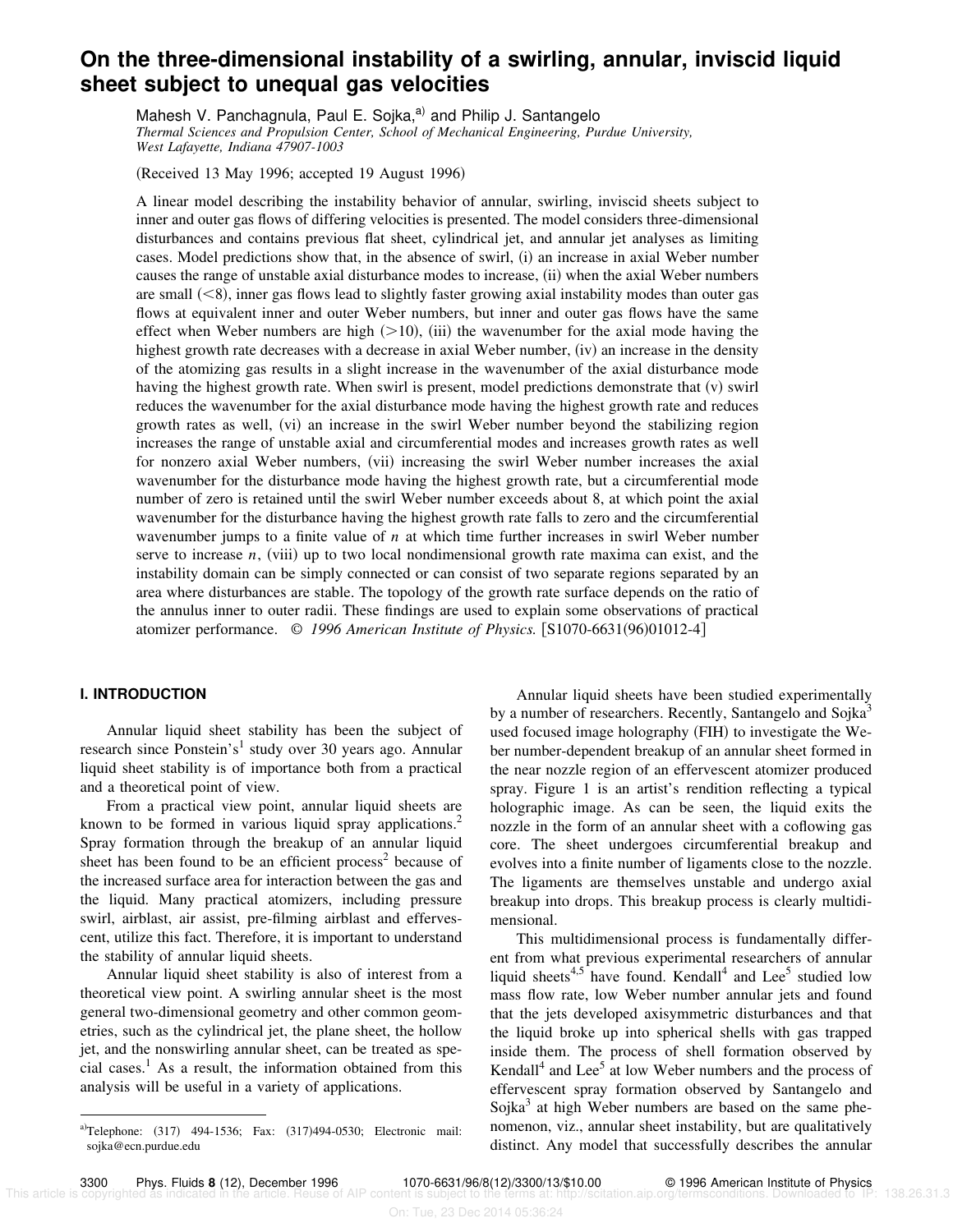

FIG. 1. Artist's rendition of a near-nozzle structure hologram [Santangelo and Sojka (1993)].

sheet instability process must be able to explain this difference.

As is obvious from Fig. 1, effervescent spray near nozzle structure is three dimensional, i.e., it has a distinct circumferential breakup pattern along with a longitudinal structure. This circumferential behavior cannot be predicted by an axisymmetric instability analysis. A model accounting for the growth of circumferential disturbances must be formulated to predict this structure, since no such models exist. The goal of the present work is to study the stability of an annular, swirling, inviscid liquid sheet subject to unequal gas velocities inside and outside and to develop a model to predict the qualitatively different breakup structures observed by Kendall<sup>4</sup> and Santangelo and Sojka.<sup>3</sup>

The model described here is restricted to inviscid applications. Practical examples include sprays formed from lowviscosity liquids such as commercial diesel fuel, aviation fuels, automobile fuels, plus glass cleaners, and water in fire suppression/explosion control systems. Liquid viscosity can be important in some cases. Previous studies of instability for other geometries have shown that viscosity can be important when the disturbance wavelength is small compared to the sheet thickness. Such behavior might be expected to occur at high Weber numbers.

A number of previous studies are pertinent to this investigation. Table I provides a summary of this body of research. The first study of annular sheet stability was reported by Ponstein.<sup>1</sup> He derived the general dispersion relation for the growth of disturbances under the influence of a potential swirl flow and a uniform axial mean velocity, while neglecting the effects of viscosity and the presence of the two gas phases. Ponstein<sup>1</sup> showed that the annular sheet is stable to nonaxisymmetric disturbances in the absence of swirl. He also showed that swirl can cause circumferential modes of wavenumber greater than zero to be more unstable than the axisymmetric mode.

Subsequent researchers<sup>6–11</sup> studied the stability of annular liquid sheets and found that the curvature of the sheet has a significant impact on its stability. As a consequence, existing relations from flat sheet stability analyses<sup>12</sup> cannot be used to predict the breakup of an annular sheet. In addition, the annular sheet analyses $\delta$ –11 were two dimensional and neglected one or more effects (liquid viscosity, or the gas phase inside, or the gas phase outside, or swirl, or circumferential disturbances). These models are therefore incapable of predicting the three-dimensional near-nozzle flow structure observed by Santangelo and Sojka.<sup>3</sup>

Panchagnula *et al.*<sup>13</sup> developed a linear instability model of an annular liquid sheet including the effects of liquid surface tension and gas phase inertia inside and outside the sheet, and accounted for nonaxisymmetric instability modes. They found that the range of unstable modes in both the axial and circumferential directions, increases as the Weber num-

TABLE I. Annular sheet stability literature summary.

| Researcher(s)                         | Viscous/Inviscid | Disturbance mode                             | Swirl/no swirl  | Gas phases                            |
|---------------------------------------|------------------|----------------------------------------------|-----------------|---------------------------------------|
| Ponstein $1$                          | Inviscid liquid  | Nonaxisymmetric<br>and axial<br>disturbances | Swirling liquid | Gas presence<br>neglected             |
| Dumbleton<br>and Hermans <sup>6</sup> | Inviscid liquid  | Axisymmetric and<br>axial disturbances       | No swirl        | Gas presence<br>neglected             |
| Crapper <i>et al.</i> <sup>7</sup>    | Inviscid liquid  | Axisymmetric and<br>axial disturbances       | No swirl        | Gas phases at rest                    |
| Esser <i>et al.</i> <sup>8</sup>      | Inviscid liquid  | Nonaxisymmetric<br>and axial<br>disturbances | No swirl        | Gas phases at rest                    |
| Meyer and<br>Weihs <sup>9</sup>       | Viscous liquid   | Axisymmetric and<br>axial disturbances       | No swirl        | Gas phases at rest                    |
| Harvanek and<br>$\mathrm{Chow}^{10}$  | Viscous liquid   | Axisymmetric and<br>axial disturbances       | No swirl        | Ambient gas at rest                   |
| Radwan <sup>21</sup>                  | Inviscid liquid  | Axisymmetric<br>disturbances                 | No swirl        | Ambient gas at rest                   |
| Radwan <sup>22</sup>                  | Inviscid liquid  | Axisymmetric<br>disturbances                 | No swirl        | Both gas phases at<br>same velocity   |
| Shen and $Li^{16}$                    | Viscous liquid   | Axisymmetric and<br>axial disturbances       | No swirl        | Gas phases at<br>different velocities |
| Present work                          | Inviscid liquid  | Nonaxisymmetric<br>and axial<br>disturbances | Swirl           | Gas phases at<br>different velocities |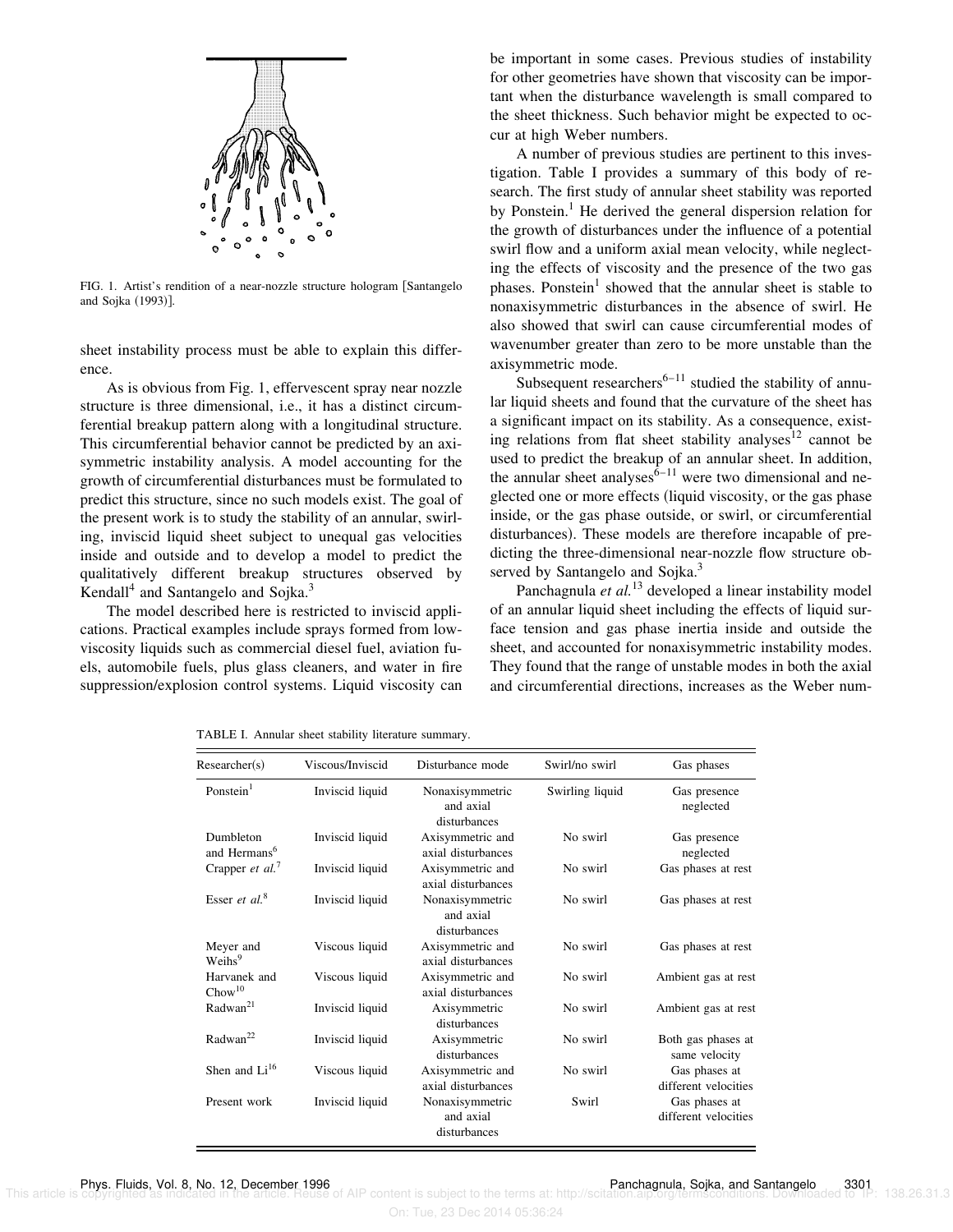

FIG. 2. Geometry and nomenclature of annular liquid flow.

ber increases and, therefore, any assumptions of axial symmetry could lead to incorrect conclusions.

In summary, previous studies do not address the general case of three-dimensional annular sheet instability for a swirling liquid in the presence of inner and outer gas phases of differing velocities. As such, they cannot hope to predict the experimentally observed multidimensional instabilities. We address that lack in the present work.

# **II. MODEL AND GOVERNING EQUATIONS**

Figure 2 illustrates the geometry and the flow parameters being considered in this analysis. The temporal instability of an infinitely long annular liquid sheet in the presence of gas flows inside and outside the sheet is investigated. The gas and the liquid flows are assumed to be incompressible and the mean velocity distributions uniform and steady. The coordinate system is held stationary with respect to the nozzle.

The equations governing the flow are the momentum equations in the  $r$ ,  $\theta$ , and  $\zeta$  directions, along with continuity,

$$
\frac{\partial \mathbf{V}_j}{\partial t} + (\mathbf{V}_j \cdot \nabla) \mathbf{V}_j = -\frac{1}{\rho_j} \mathbf{\nabla} p_j,
$$
\n(1)

$$
\nabla \cdot \mathbf{V}_j = 0. \tag{2}
$$

Here,  $j = i$ , *l*, and *o* correspond to the gas phase inside the annulus, the liquid phase, and the gas phase outside the annulus, respectively.

One set of boundary conditions, termed the dynamic boundary conditions, is given by the stress tensor continuity requirement across the gas–liquid interfaces,

$$
\sum \sigma_{rr} = 0. \tag{3}
$$

The other set of boundary conditions, known as the kinematic boundary condition, arises from the fact that any particle on a fluid surface remains on that surface at all times

$$
\frac{D(r-\eta)}{Dt} = 0,\t\t(4)
$$

evaluated on the two free surfaces. Here  $\eta$  is the disturbance imposed on the free surface.

The steady flow is perturbed and the governing equations and boundary conditions are linearized with respect to the perturbation. A normal mode form is assumed for the perturbation since the sheet is infinite in the *z* direction and periodic in the  $\theta$  direction. For example the perturbation velocity in the gas phase inside the annulus can be written as

$$
u_j = \hat{u}_j \cdot \exp(\omega t + ikz + in\theta), \tag{5}
$$

where *k* and *n* are the wave numbers of the perturbation in the *z* and  $\theta$  directions, respectively,  $\omega$  is the temporal growth rate, and *t* is the time. The governing equations and boundary conditions are solved to yield the eigenvalue  $\omega$  as a function of  $k$  and  $n$  and the other fluid flow parameters (the nondimensional densities, the Weber numbers, the ratio of the radii of the annular sheet, plus the nondimensional velocities of all three streams).

## **A. Linear stability analysis of an inviscid, swirling, annular sheet**

Consider an inviscid annular sheet moving with a uniform axial velocity and a mean swirl velocity described by *A*/*r*, where *A* is the strength of the swirl vortex. The mean flows in the three phases, gas phase inside, the liquid phase, and the gas phase outside, are therefore given by  $[0,0,W_i]$ ,  $[0, A/r, W_l]$ , and  $[0, 0, W_o]$ . This form of flow is known to occur in swirl atomizer applications.<sup>14</sup>

Applying a force balance to this configuration, we obtain the necessary condition for the existence of this flow,

$$
P_i - P_o = \sigma \left( \frac{1}{r_a} + \frac{1}{r_b} \right) - \frac{1}{2} \rho_l A^2 \left( \frac{1}{r_a^2} - \frac{1}{r_b^2} \right),\tag{6}
$$

with  $r_a$  and  $r_b$  as given in Fig. 2. Equation (6) is the mean pressure matched condition for inviscid swirling flow and requires that the forces due to surface tension, gas phase, and liquid pressures, and the centrifugal force due to the swirling motion balance each other.

This flow is now perturbed and the growth or decay of the disturbance is examined as a function of the wave number of the perturbation. For example, the total axial velocity in the liquid phase is given by  $W = W_l + w_l$ , where  $w_l$  is the perturbation velocity. This form is substituted into the governing equations  $(1)$  and  $(2)$  for all velocities. Equation  $(1)$  is then linearized to yield the system of equations describing the perturbation growth,

$$
\left(\frac{\partial}{\partial t} + W_i \frac{\partial}{\partial z}\right) \mathbf{u}_i = -\frac{1}{\rho_i} \mathbf{\nabla} p_i,
$$
\n(7a)

$$
\left(\frac{\partial}{\partial t} + \frac{A}{r^2} \frac{\partial}{\partial \theta} + W_l \frac{\partial}{\partial z}\right) \mathbf{u}_l = -\frac{1}{\rho_l} \mathbf{\nabla} p_l,
$$
\n(7b)

$$
\left(\frac{\partial}{\partial t} + W_o \frac{\partial}{\partial z}\right) \mathbf{u}_o = -\frac{1}{\rho_0} \mathbf{\nabla} p_o,
$$
\n(7c)

$$
\nabla \cdot \mathbf{u}_i = 0,\tag{8a}
$$

$$
\nabla \cdot \mathbf{u}_l = 0,\tag{8b}
$$

$$
\nabla \cdot \mathbf{u}_o = 0,\tag{8c}
$$

where **u** is the perturbation velocity vector and *p* the perturbation pressure. The kinematic boundary conditions for the gas and liquid are given by

$$
u_i = \frac{\partial \eta_i}{\partial t} + W_i \frac{\partial \eta_i}{\partial z}, \quad \text{at } r = r_a,
$$
 (9a)

. 3302 Phys. Fluids, Vol. 8, No. 12, December 1996<br>[138.26.31.3] Panchagnula, Sojka, and Santangelo<br>[138.26.31.3] Phis article is copyrighted as indicated in the article: Heuse of AIP content is subject to the terms at: ht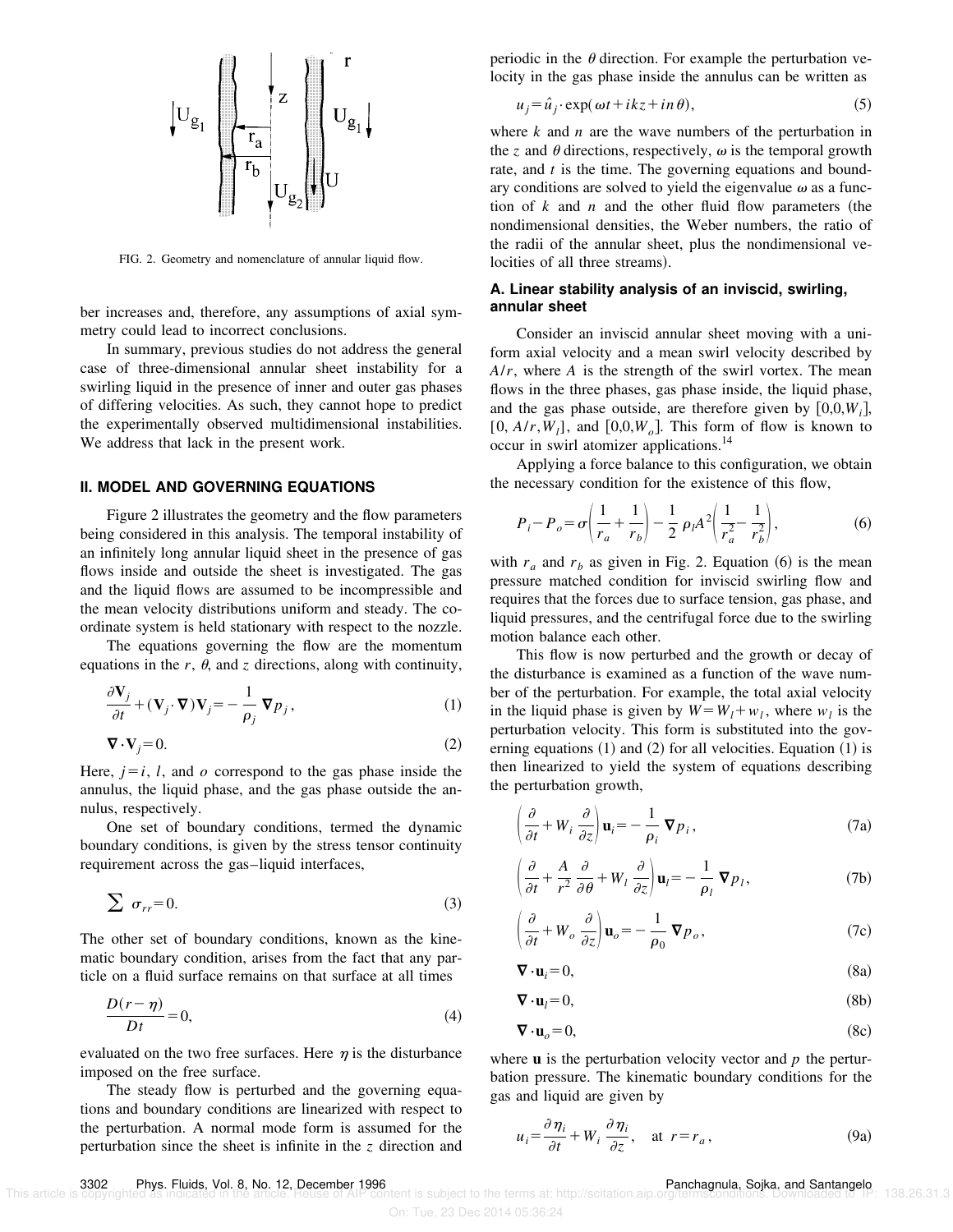$$
u_o = \frac{\partial \eta_o}{\partial t} + W_0 \frac{\partial \eta_o}{\partial z}, \quad \text{at } r = r_b,
$$
 (9b)

$$
u_{l} = \left(\frac{\partial}{\partial t} + \frac{A}{r^{2}} \frac{\partial}{\partial \theta} + W_{l} \frac{\partial}{\partial z}\right) \eta_{i}, \text{ at } r = r_{a}, \qquad (10a)
$$

$$
u_{l} = \left(\frac{\partial}{\partial t} + \frac{A}{r^{2}} \frac{\partial}{\partial \theta} + W_{l} \frac{\partial}{\partial z}\right) \eta_{o}, \text{ at } r = r_{b}. \tag{10b}
$$

The dynamic boundary conditions are given by

$$
-p_{l} - \rho_{l} \frac{A^{2}}{r_{a}^{3}} \eta_{i} = -\sigma \left( \frac{\eta_{i}}{r_{a}^{2}} + \frac{1}{r_{a}^{2}} \frac{\partial^{2} \eta_{i}}{\partial \theta^{2}} + \frac{\partial^{2} \eta_{i}}{\partial z^{2}} \right) - p_{i},
$$
  
at  $r = r_{a},$  (11a)  

$$
-p_{l} - \rho_{l} \frac{A^{2}}{\partial \theta_{i}} \eta_{i} = \sigma \left( \frac{\eta_{o}}{\partial \theta_{i}} + \frac{1}{\partial \theta_{i}} \frac{\partial^{2} \eta_{o}}{\partial \theta_{i}} + \frac{\partial^{2} \eta_{o}}{\partial \theta_{i}} \right) - p_{0},
$$

$$
-p_l - \rho_l \frac{A^2}{r_b^3} \eta_o = \sigma \left( \frac{\eta_o}{r_b^2} + \frac{1}{r_b^2} \frac{\partial^2 \eta_o}{\partial \theta^2} + \frac{\partial^2 \eta_o}{\partial z^2} \right) - p_0,
$$
  
at  $r = r_b.$  (11b)

The resulting governing equations and boundary conditions are nondimensionalized using a characteristic time, length, and mass of the system,

$$
[T] := \sqrt{\frac{\rho_l r_b^3}{\sigma}},\tag{12a}
$$

$$
[L] := r_b, \tag{12b}
$$

$$
[M] := \rho_l r_b^3. \tag{12c}
$$

This results in a set of dimensionless parameters,

$$
We_i = \frac{\rho_i U_i^2 r_a}{\sigma},\tag{13a}
$$

$$
We_o = \frac{\rho_o U_o^2 r_b}{\sigma},\tag{13b}
$$

$$
We_s = \frac{\rho_l A^2}{\sigma r_b},\tag{13c}
$$

$$
g_i = \frac{\rho_i}{\rho_l},\tag{14a}
$$

$$
g_o = \frac{\rho_o}{\rho_l},\tag{14b}
$$

$$
\gamma = \frac{r_a}{r_b}.\tag{15}
$$

Here We*<sup>i</sup>* is the Weber number inside, We*<sup>o</sup>* is the Weber number outside, and We*<sup>s</sup>* is the swirl Weber number. Here *g<sup>i</sup>* is the gas-to-liquid phase density ratio for the gas inside the sheet,  $g<sub>o</sub>$  is the gas-to-liquid phase density ratio for the gas outside the sheet, and  $\gamma$  is the ratio of the annular sheet inner and outer radii.

Two modes of instability are known to exist—the symmetric and the antisymmetric. Recent work by Shen and Li<sup>15</sup> has shown that the growth rates for the antisymmetric, or parasinuous, mode are an order of magnitude greater than those for the symmetric, or paravaricose, mode when the density ratio is of the order of 0.01 or less. The dominance of the parasinuous mode has also been observed experimentally by Kendall<sup>4</sup> and by Santangelo and Sojka.<sup>3</sup> We have therefore chosen to consider only the antisymmetric mode.

The solution to this problem is sought under the normal mode assumption for the perturbation velocities, pressures and surface disturbances. This results in a characteristic equation for the eigenvalue,  $\omega$ , as a function of the fluid properties,  $\rho$  and  $\sigma$ , mean velocities,  $W_i$ ,  $W_o$ , and  $W_l$ , the geometry of the flow,  $\gamma$ , and the axial and circumferential wavenumbers, *k* and *n*. The characteristic equation, also known as the dispersion relation, is a polynomial of fourth order,

$$
a_4(k,n)\omega^4 + a_3(k,n)\omega^3 + a_2(k,n)\omega^2 + a_1(k,n)\omega + a_0(k,n) = 0.
$$
 (16)

The coefficients  $\{a_i\}$  are presented explicitly in Appendix A. This equation was solved for any assumed pair of wavenumbers  $(k, n)$  using MATLAB<sup>TM</sup>. The root with the largest real part was assumed to be the growth rate of the disturbance corresponding to the favored axial and circumferential mode because the disturbances are assumed to grow exponentially. The variation in favored growth rate was then plotted as a function of *k* and *n*. The mode corresponding to the maximum value of  $\omega$  is referred to as the optimal disturbance mode. This peak value, which occurs at a certain value of *k* and *n*, is assumed to dominate the breakup process assuming that no disturbance mode is favored heavily in the initial perturbation and that the waves grow exponentially.

Finally, the variation in peak growth rate and optimal disturbance mode with the parameters  $We_i$ ,  $We_o$ ,  $We_s$ ,  $g_i$ ,  $g<sub>o</sub>$ , and  $\gamma$  was studied over a range of engineering interest.

## **B. Verification of the dispersion relation**

The dispersion equation presented in the previous section has been verified against relations derived during previous linear analyses<sup>5,9,15,16</sup> by letting the pertinent parameters tend to their asymptotic limits and analytically verifying the resulting expressions. For example, Eq.  $(16)$  reduces to the plane sheet expressions of Rangel and Sirignano<sup>16</sup> and Shen and  $Li<sup>15</sup>$  in the limiting case where the inner and outer annulus radii tend to infinity while the sheet thickness remains finite. In addition, Eq.  $(16)$  reduces to the *inviscid* limit of the Meyer and Weihs<sup>9</sup> expression (originally derived for a nonswirling, viscous, annular sheet) when the circumferential mode number, *n*, and the viscosity are identically set to zero. This occurs because the Bessel functions  $K_{n-1}(l)$  and  $K_{n+1}(l r)$  are both equal to  $K_1(l r)$  when  $n=0$ . Meyer and Weihs<sup>9</sup> have verified that their dispersion equation reduces to the expression of Sterling and Sleicher<sup>17</sup> for a cylindrical jet when  $r_a \rightarrow 0$ . They were also able to reduce their equation to the hollow jet growth rate equation given by Chandrasekhar<sup>18</sup> when  $r_b \rightarrow \infty$ . When the ratio of the radii  $r_a/r_b$  approaches unity and when the viscosity tends to zero, Meyer and Weihs<sup>9</sup> were able to recover the expression for a thin inviscid sheet derived by Squire.<sup>19</sup> Consequently, our analysis will also reduce to the cylindrical jet, hollow jet and plane sheet cases in the appropriate limits. Finally, Eq. (16)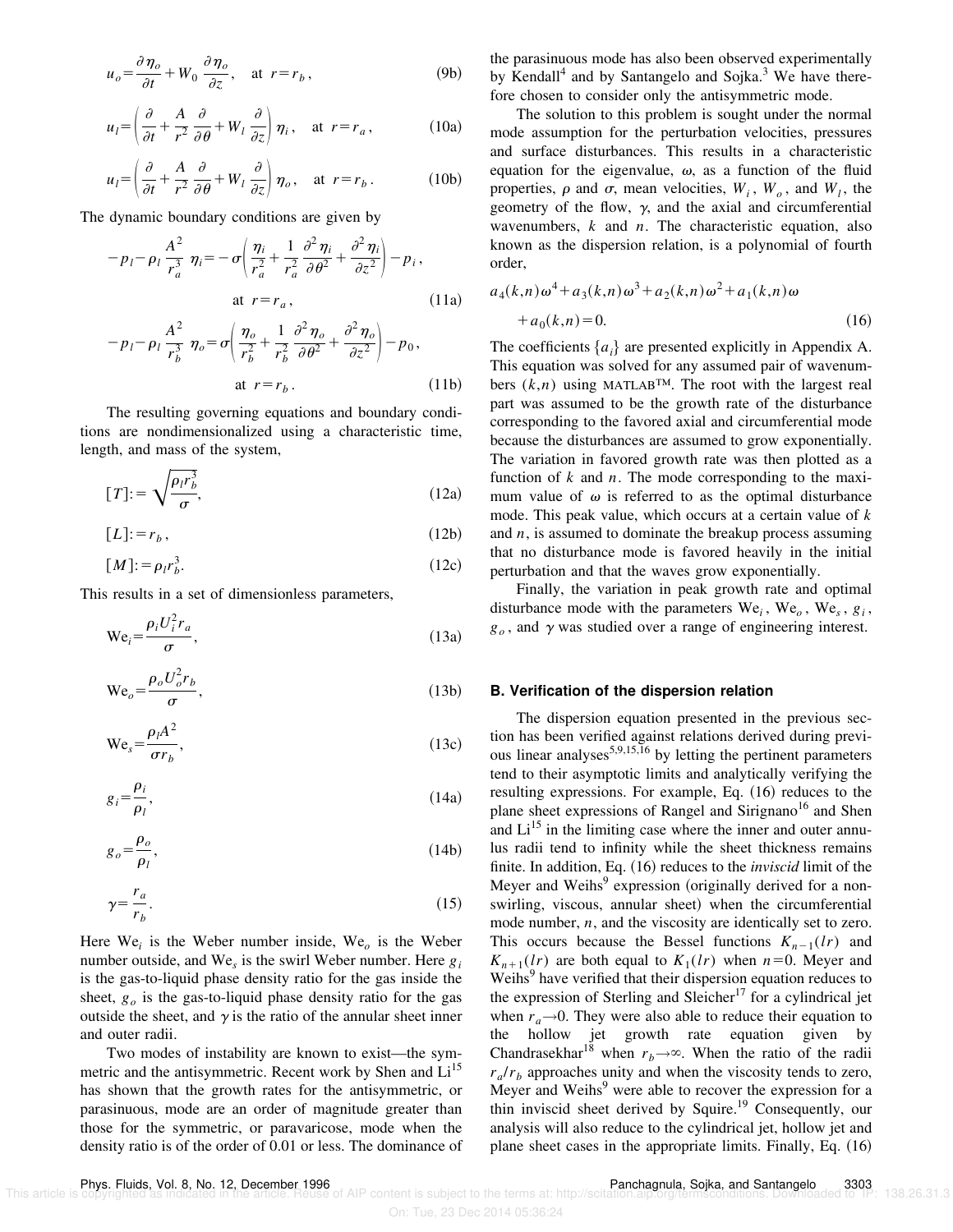

FIG. 3. Growth rate versus nondimensional axial and circumferential wavenumbers at  $We<sub>o</sub>=24.6$ .

is observed to reduce to the dispersion equation of Ponstein<sup>1</sup> when the densities of the gas medium inside and outside the annular sheet are set equal to zero.

In summary, our dispersion equation has been checked against existing relations to ensure that it can be reduced to all of the correct asymptotic limits, viz., a cylindrical jet, a plane sheet, a hollow jet, a nonswirling annular sheet, and a swirling sheet in the absence of a gas phase. Results obtained by analyzing the general form of the dispersion relation are presented in the next section.

#### **III. RESULTS AND DISCUSSION**

The dispersion relation derived for inviscid swirling annular sheets was analyzed for unstable disturbance modes. Effects of inside and outside Weber number, swirl Weber number, and gas-phase-to-liquid-phase density ratios were considered. In each case the dispersion equation was solved for the growth rate by calculating all its roots. The root with the maximum real part was assumed to dominate since the waves were assumed to grow exponentially. All results are presented in terms of the dimensionless growth rate,  $\omega$ , the dimensionless axial wavenumber, *kr<sup>b</sup>* , the dimensionless circumferential wavenumber,  $n$ , the annular sheet radii ratio,  $\gamma$ , the Weber numbers for the gas flow inside, gas flow outside, and swirling liquid flow (We<sub>i</sub>, We<sub>o</sub>, and We<sub>s</sub>, respectively), plus the inner gas and outer gas density ratios,  $g_i$  and  $g_o$ .

## **A. Effect of We**<sub>i</sub> and We<sub>o</sub> when We<sub>s</sub>=0

The effect of variations in both inside and outside axial Weber numbers, We*<sup>i</sup>* and We*<sup>o</sup>* , was studied with the swirl Weber number, We*<sup>s</sup>* , set equal to zero. As will be shown, the effects of We*<sup>i</sup>* and We*<sup>o</sup>* are qualitatively similar for high Weber numbers. Therefore, the inside Weber number was set to zero in Figs. 3 and 4 to illustrate qualitative details in the dispersion diagram.

Figure 3 is a plot of the nondimensional growth rate versus the nondimensional axial and circumferential wavenumbers,  $kr_b$  and *n*, at an outside Weber number, We<sub>o</sub>, of 24.6, with  $g_i = g_o = 0.001$  23 and  $\gamma = 0.99$ . This flow condition is representative of typical atomizer flow conditions, where the annular sheet is thin and the Weber numbers are



FIG. 4. Growth rate versus nondimensional axial and circumferential wavenumbers at  $We<sub>o</sub>=49.3$ .

moderate. As can be seen, there is a range of axial and circumferential wavenumbers that are unstable. However, the optimal disturbance mode corresponds to  $n=0$  and a positive value for the nondimensional axial wavenumber. In addition, it was found that there exists a critical Weber number, We\*, for each nonaxisymmetric mode to become unstable. For example,  $We<sub>o</sub> = 24.6$  corresponds to the critical Weber number for the  $n=10$  mode in Fig. 3.

Figure 4 is a plot similar to Fig. 3, except that  $We<sub>o</sub>$  is doubled. As can be seen, the range of unstable axial and circumferential wavenumbers is approximately doubled and the growth rates of the various disturbance modes are noticeably higher than those of Fig. 3. This is because the destabilizing aerodynamic forces dominate the stability behavior as We<sub>o</sub> goes up. More importantly, the optimal wavenumber is higher in Fig. 4 than in Fig. 3  $(kr_b \sim 7$  in Fig. 3, as opposed to  $\sim$ 15 in Fig. 4). This means that the wavelength at breakup decreases with an increase in surface tension. The practical implication of this conclusion is that drops produced by ligaments breaking up under this mechanism will have smaller diameters as the Weber number increases. This agrees qualitatively with the near nozzle structure of effervescent atomizer produced sprays, as observed by Santangelo and Sojka,<sup>3</sup> and with the experimental results of Lee.<sup>5</sup>

In conclusion, we see that as the Weber number increases, the range of instability in the axial and circumferential directions and the optimal wavenumber in the axial direction all increase, while retaining the  $n=0$  mode as the fastest growing disturbance. This result is consistent with the experimental findings of Kendall<sup>5</sup> and Lee.<sup>4</sup> Finally, the influence of surface tension on breakup follows that of the one-dimensional disturbance case—an increase in  $\sigma$  leads to an increase in optimal wavelength.

Figures  $5(a)$  and  $5(b)$  are plots of the nondimensional axial wavenumber and the corresponding growth rate versus We<sub>i</sub>/ $\gamma$ . The quotient We<sub>i</sub>/ $\gamma$  was chosen for one of the axes to isolate the aerodynamic effect of the gas phases. This arises from the definition of  $We_i$  and  $We_o$  [see Eq. (13)].

Three distinct regions can be observed in Fig.  $5(a)$ . Regions at low and high  $We_i/\gamma$  quotients can be identified where the curves for each of the four radii ratio fall on top of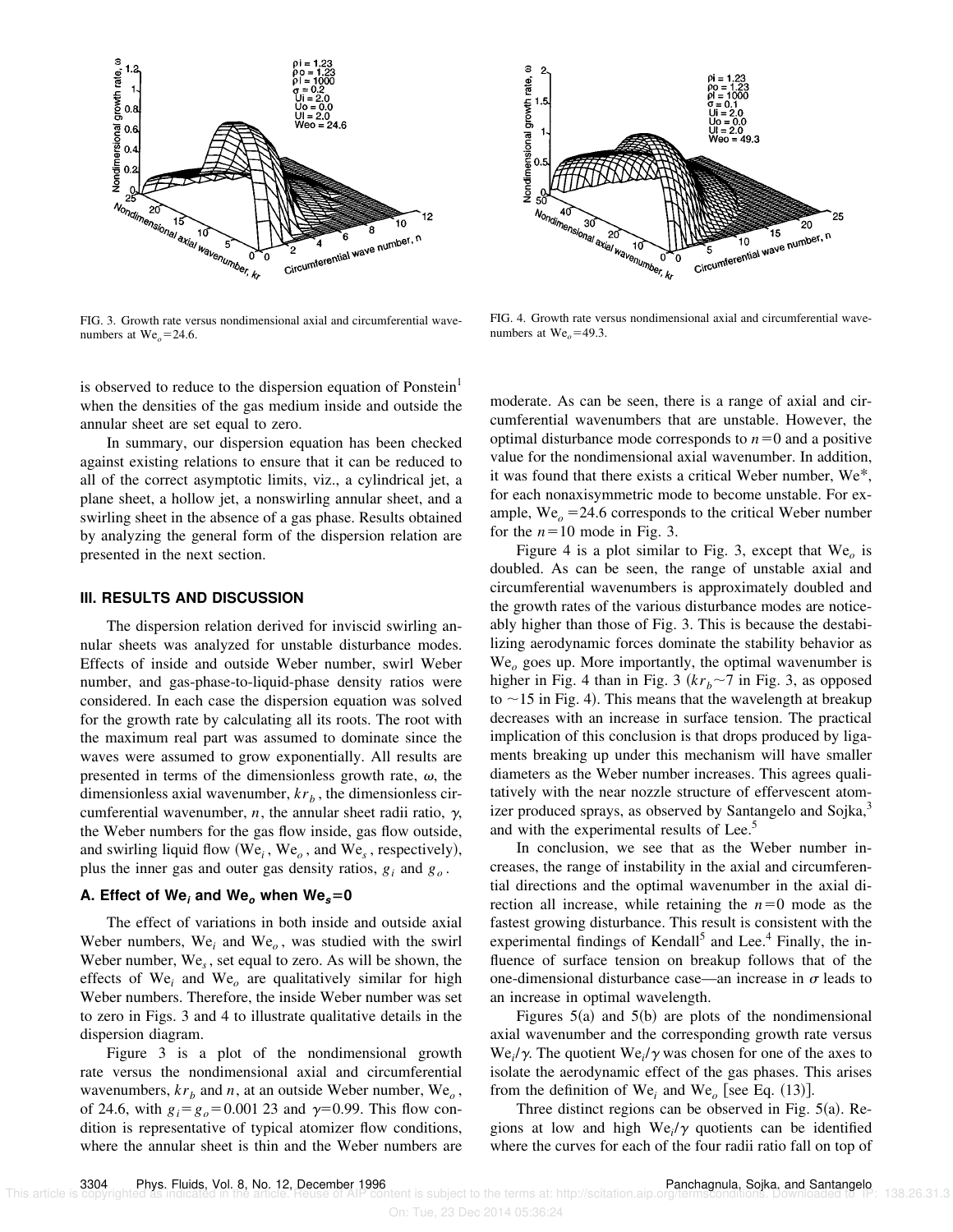

FIG. 5. (a) Optimal axial wavenumber versus  $We<sub>i</sub>/\gamma$  for four radii ratios varying from  $0.6$  to  $0.9$ . (b) Growth rate at an optimal wave mode versus  $We<sub>i</sub>/\gamma$  for four radii ratios varying from 0.6. to 0.9.

one another. The low and high  $We<sub>i</sub>/\gamma$  behavior is due to breakup dominated by capillary and aerodynamic forces, respectively. There is also an intermediate region where the effect of radii ratio cannot be cast strictly in terms of  $We<sub>i</sub>/\gamma$ . Behavior in this region is due to a competition between these two forces.

Growth rates corresponding to Fig.  $5(a)$  optimal wavenumbers are illustrated in Fig.  $5(b)$ . Growth rate behavior differs from optimal wavenumber behavior in that there is no influence of  $\gamma$  on growth rate other than through the quotient  $We_i/\gamma$ .

Figure  $6(a)$  is a plot of the optimal axial wavenumber versus  $\text{We}_i/\gamma$  and  $\text{We}_o$  for low values of Weber numbers (We<sub>i</sub>/ $\gamma$ , We<sub>o</sub> <8). The radii ratio,  $\gamma$ , is 0.9 and the density ratios,  $g_i$  and  $g_o$ , are 0.001 23. The data show that the optimal wavenumber increases as either of the Weber numbers increase. However, the increase is slightly steeper when increasing  $\text{We}_i/\gamma$  than when increasing  $\text{We}_o$ . This indicates that it is slightly more efficient to use atomizing air on the inside of the annular sheet than on the outside at low Weber number atomizer operation. This conclusion provides at least a partial explanation for why effervescent atomizers produce drop sizes equal to those generated by prefilming airblast atomizers, but at lower air-liquid ratios by mass.<sup>2,3,23,24</sup>

Figure  $6(b)$  is a plot of optimal axial wavenumber versus  $We<sub>i</sub>/\gamma$  and  $We<sub>o</sub>$  over the range of high Weber number values



FIG. 6. (a) Optimal axial wavenumber versus the inside and outside Weber number at  $g_i = g_o = 0.00123$  and  $\gamma = 0.9$ . (b) Optimal axial wavenumber versus  $\text{We}_i/\gamma$  and  $\text{We}_o$  at  $\gamma = 0.9$  and  $g_i = g_o = 0.000$  123.

 $(We_i, We_o \ge 1)$  and for density ratios  $g_i = g_o = 0.00123$  and  $\gamma=0.9$ . The plot is symmetric about the line We<sub>i</sub>/ $\gamma=We$ <sub>o</sub>, indicating that aerodynamic forces, which dominate the breakup process at high Weber numbers, act equally inside or outside the sheet. Consequently, the optimal axial wavenumber is determined only by the maximum of the two Weber numbers,  $\text{We}_i/\gamma$  or  $\text{We}_o$ , so there appears to be no advantage of effervescent atomizers over conventional airblast or air-assist designs under these conditions.

Figure 7 is similar to Fig.  $6(b)$ , except that it is at  $\gamma=0.99$ . As can be seen on comparison with Fig. 6(b), the optimal wavenumber at breakup exhibits the well-known decrease with increasing  $\gamma$ . Moreover, the plot is symmetric about  $\text{We}_i/\gamma = \text{We}_o$ , even at low Weber numbers. This indicates that the effect of  $We_i/\gamma$  is identical to that of  $We_o$  as the annular jet approaches a plane sheet, i.e., as  $\gamma$  tends to 1. Since  $\gamma$  is approaching unity, this means the effect of We<sub>i</sub> is identical to that of We*<sup>o</sup>* . This is expected due to the symmetry of a flat sheet.

Since the effect of  $We$ <sub>o</sub> is smaller than that of  $We$ <sub>i</sub> for small values of  $We<sub>i</sub>$  and  $We<sub>o</sub>$ , and since it is the maximum of We*<sup>i</sup>* and We*<sup>o</sup>* that determines optimal dimensionless wavenumber,  $kr_b$ , at high  $We_i$  and  $We_o$ ,  $We_o$  has been set equal to zero in all the subsequent results without loss of generality.

Figure  $8(a)$  is a plot of the optimal wavenumber versus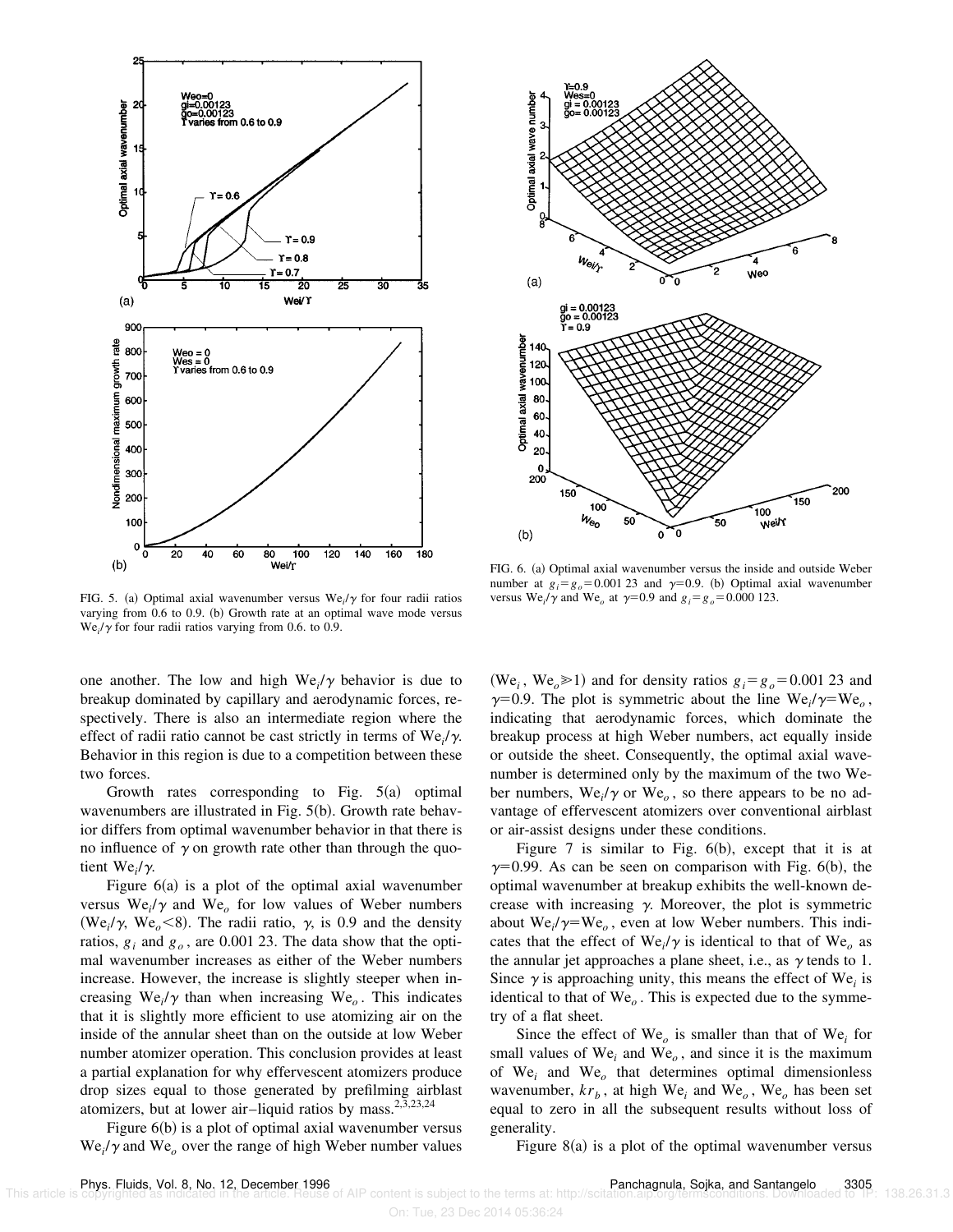

FIG. 7. Optimal axial wavenumber versus  $\text{We}_i/\gamma$  and  $\text{We}_o$  at  $\gamma=0.99$  and  $g_i = g_o = 0.000 123$ .

 $g_i$  and We<sub>i</sub> at  $\gamma=0.8$  and We<sub>o</sub>=0. Figure 8(b) is a plot of the optimal wavenumber versus  $g_o$  and We<sub>i</sub> at  $\gamma=0.8$  and  $We<sub>o</sub>=0$ . As Rangel and Sirignano<sup>20</sup> have shown for plane sheet stability, and has been verified for annular sheet stability by Lee,<sup>5</sup> antisymmetric disturbances dominate the breakup process below a critical density ratio. The range of density ratios considered in this study was therefore chosen such that the antisymmetric disturbance mode was dominant. This range also corresponds to that of engineering interest. As can be seen, density ratio has a minimal effect on the optimal wavenumber in the range of density ratios of engineering interest  $(\frac{1}{800}$  to  $\frac{1}{12}$ , with the larger value corresponding



FIG. 8. (a) Optimal axial wavenumber versus density ratio of the gas phase inside and the Weber number inside. (b) Optimal axial wavenumber versus density ratio of the gas phase outside and the Weber number inside.



FIG. 9. Nondimensional growth rate versus nondimensional axial wavenumber for neutral stability of a pure swirling and pure axially flowing annular liquid sheet.

to a diesel injector spraying into a combustion chamber at a typical operating pressure).

Figure  $8(a)$  indicates that the effect of density ratio is two-fold. At very low Weber numbers (We<sub>i</sub> $\leq$ 5), an increase in density ratio causes a very slight increase in optimal wavenumber. However, this effect is reversed as the Weber number increases—an increase in density ratio then causes a very slight decrease in the optimal wavenumber. Lund *et al.*<sup>23</sup> have made drop size measurements on effervescent sprays and noted that the drop size, which is a result of the optimal wavenumber at breakup, increases slightly as the atomizing gas molecular weight increases. Since an increase in optimal wavenumber corresponds to a decrease in ligament breakup length and, therefore, a reduction in mean drop size, the predictions of this analysis provide a partial explanation for the experimental measurements of Lund *et al.*<sup>23</sup>

# **B. Effect of swirl**

Swirl imposed on an annular liquid sheet has a dual effect on its stability. As Figs. 9 and 10 show, swirl has a



FIG. 10. Optimal axial wavenumber versus swirl Weber number for three radii ratios.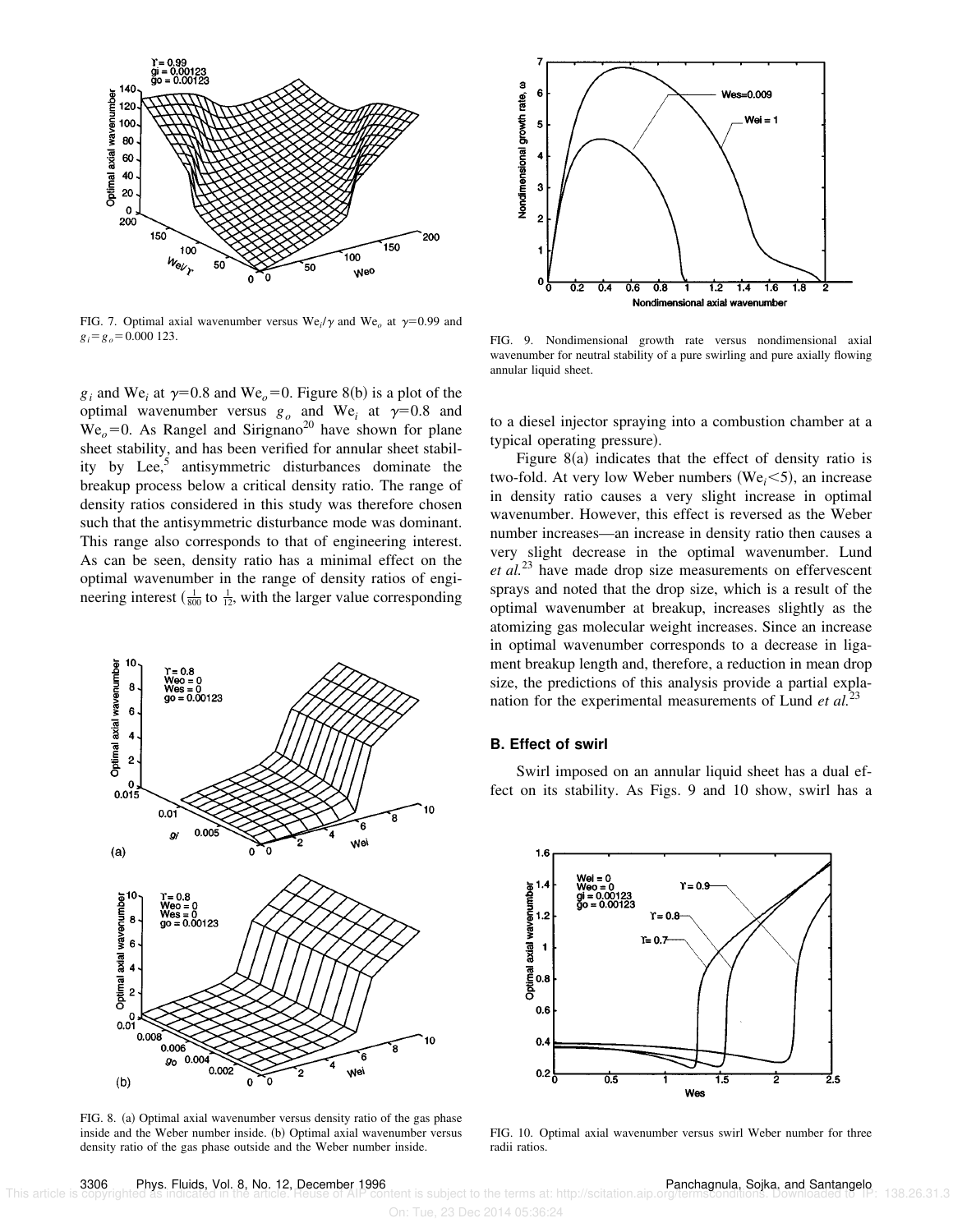

FIG. 11. Growth rate versus nondimensional axial and circumferential wavenumbers at We<sub>s</sub>=83.33.

stabilizing effect at low values of swirl Weber number  $(\sim 2)$ , causing the optimal wavenumber and corresponding growth rates to decrease when compared to the pure axial flow case. However, as Figs. 11 and 12 show, swirl destabilizes the annular sheet at intermediate and high swirl Weber numbers.

Figure 9 is a plot of growth rate versus nondimensional axial wavenumber for two cases. The common feature of these two curves, and their basis for comparison, is the neutral stability of the first circumferential mode, i.e., the real part of the growth rate for the  $n=1$  mode is exactly zero. In the first case, the liquid has no axial velocity and was swirling in a stationary gas field. The radii ratio,  $\gamma$ , was equal to 0.93. The swirl strength, A, was  $8.68 \times 10^{-5}$  m<sup>2</sup>/s and  $We<sub>s</sub>=0.009$ . (Recall that *A* is defined as the liquid phase swirl vortex strength and is used to define the mean circumferential velocity as  $A/r$ .) The second curve is similar to the first, but has  $We<sub>i</sub>=1.0$  and no swirl. As can be observed, the growth rates for the swirling case are lower than for the pure



FIG. 12. Growth rate versus nondimensional axial and circumferential wavenumbers at  $We<sub>s</sub>=259.3$ .

axial flow case and the shape of the swirling flow curve is shifted toward lower wavenumbers. Swirl is therefore seen to stabilize the annular sheet at low values of swirl Weber number.

Figure 10 is a plot of the optimal wavenumber versus swirl Weber number at low values of swirl Weber number in the absence of relative axial velocity for radii ratios of 0.7, 0.8, and 0.9. The range of swirl Weber numbers on this plot is limited to cases where only the  $n=0$  disturbance mode has the maximum growth rate. Two regions can be identified: the initial region, where the optimal dimensionless axial wavenumber decreases with We*<sup>s</sup>* , and a region of monotonic increase of  $kr_b$  with an increase in We<sub>s</sub>. The first region occurs at low values of swirl Weber number and the decrease in  $kr_b$  shows that small amounts of swirl stabilize the flow in a practical sense. In other words, small amounts of swirl shift the optimal disturbance mode to lower wavenumbers, which in turn leads to longer ligament breakup lengths and larger drops. This effect is most prominent at high values of  $\gamma$ , precisely the conditions most likely to occur in a practical prefilming airblast, air-assist, or pressure-swirl atomizer. Consequently, there exists a critical swirl Weber number below which operating a nozzle is undesirable. The value of this critical swirl Weber number at each  $\gamma$  is determined by the minimum of the corresponding curve. This minimum occurs at low Weber numbers because of a competition between the restorative centrifugal force and the disruptive capillary force. The aerodynamic force is negligible under these conditions.

Figure 11 is a plot of dimensionless growth rate versus nondimensional axial and circumferential wavenumbers at a swirl Weber number of 83.33. Note that the maximum growth rate occurs at a finite value of the axial wavenumber and at circumferential wavenumber  $n=0$ , just as in the nonswirling case. However, on comparison with Fig. 3, we observe that the growth rates in Fig. 11 are approximately constant over almost the entire range of unstable disturbance modes, while the dispersion diagram is more rounded in Fig. 3. This qualitative difference is ascribed to the different mechanisms by which axial velocity and swirl act to amplify nonaxisymmetric modes at high swirl Weber numbers.

Of more interest is the practical case when nonlinear behavior becomes important. Under those conditions we would expect to see more complicated breakup structures (i.e., modes where both *n* and  $k>0$ ) when swirl is present than when it is absent. This is due to the large number of waves growing at approximately the same rate in the swirling case.

Figure 12 was obtained for  $We<sub>s</sub>=289.3$ . It is qualitatively similar to Fig. 11, but the range of unstable axial and circumferential wavenumbers has increased, as has the magnitude of the nondimensional growth rate for the fastest growing mode. The most striking difference between Figs. 11 and 12 is the shift in optimal disturbance mode from  $(kr_b, n)$  of  $(\sim 7.5, 0)$  to  $(kr_b, n)$  of  $(0, 10)$ .

Figures 13 $(a)$  and 13 $(b)$  are plots of optimal dimensionless axial and circumferential wavenumbers versus We*<sup>s</sup>* and We<sub>i</sub> for  $0 < We_s$ , We<sub>i</sub> $<$ 10. These figures demonstrate the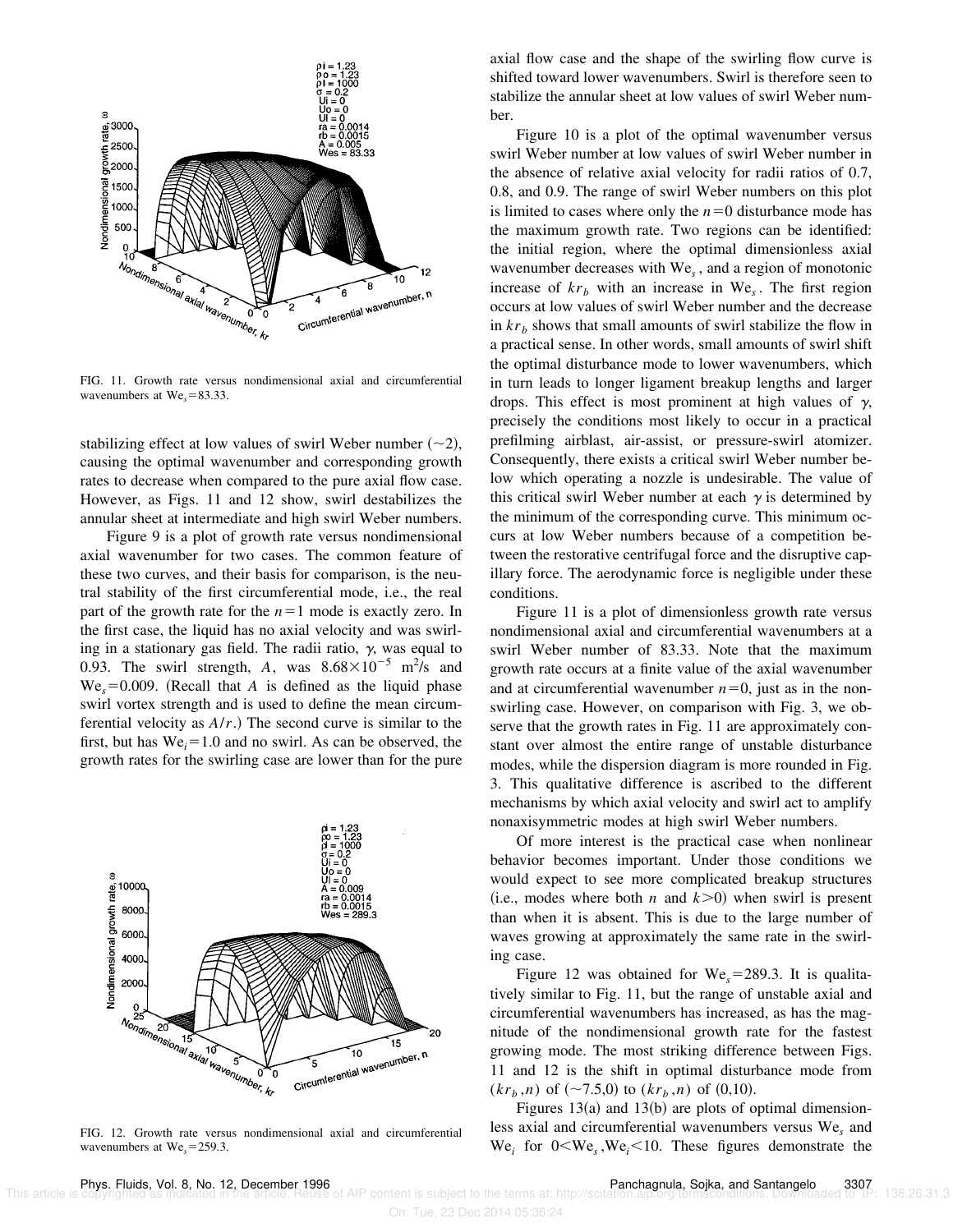

FIG. 13. (a) Optimal axial wavenumber versus axial and swirl Weber numbers. (b) Optimal circumferential wavenumber versus axial and swirl Weber numbers.

various asymptotic regimes that are present in annular sheet stability.

When  $We_i \gg We_s$ , the optimal disturbance mode occurs at  $n=0$  and a finite value of the axial wavenumber. When  $We_s \geq We_i$ , the optimal disturbance mode occurs at  $kr_b = 0$ and a finite value of the circumferential wavenumber. Both types of behavior are similar to that of a liquid flow bounded by infinite parallel walls, as reported by Squire.<sup>19</sup> Squire<sup>19</sup> noted that it was sufficient to confine attention to twodimensional disturbances oriented along the primary flow direction.

Figure  $13(a)$  is a plot of optimal axial wavenumber versus inner and swirl Weber numbers. It contains data already presented in Figs.  $5(a)$  and 10 when We<sub>s</sub> and We<sub>i</sub> are zero, respectively.

Figure  $13(a)$  indicates that the two regions of optimal axial wavenumber behavior observed in Fig. 10 also exist for  $We<sub>i</sub> > 0$ . However, as  $We<sub>i</sub>$  increases, the decrease in optimal axial wavenumber with an increase in We*<sup>s</sup>* becomes quite pronounced. Figure  $13(a)$  also indicates the presence of a third optimal axial wavenumber region. For instance, the fastest growing mode has a circumferential wavenumber of  $n=0$  for  $We_i=0$  and  $We_s$  less than 8.4. A further increase in We*<sup>s</sup>* above 8.4 results in the optimal disturbance mode shifting from  $n=0$  and finite values of  $kr_b$  to  $kr_b=0$  and finite values of  $n$  [see Fig. 13(b)]. Furthermore, the swirl Weber number at which the fastest growing mode retains a circumferential wavenumber of  $n=0$  increases as We<sub>i</sub> increases. A critical swirl Weber number can therefore be identified for

each value of  $We_i$ ,  $\gamma$ ,  $We_o$ , and density ratios that is required for the optimal disturbance mode to shift from  $n=0$  to a finite *n*. Finally, a further increase in the swirl Weber number after the optimal disturbance mode has shifted to  $k=0$ results in an increase in the optimal dimensionless circumferential wavenumber.

The regime where  $n>0$  is of most interest for practical atomizer operation because this is where an increase in annular sheet swirl directly affects the number of ligaments formed and, consequently, the drop size. For example, increasing the swirl Weber number increases the number of ligaments and decreases their diameters. A decrease in ligament diameter leads to a corresponding decrease in ligament breakup length and, hence, a reduction in drop size. This relationship between annular sheet swirl and drop size is well known. $<sup>2</sup>$ </sup>

Figures  $14(a) - 14(c)$  are plots of nondimensional growth rate versus nondimensional axial and circumferential wavenumbers for three cases with  $\gamma=0.6$ . All three figures show the interesting feature of two distinct regions of instability, each with its own local nondimensional growth rate maximum. Figure  $14(a)$  was generated at an axial Weber number (We<sub>i</sub>=150.0) such that the effect of axial velocity on the disturbance growth behavior was less than the effect of liquid swirl—note that the peak growth rate due to the axial Weber number (along the axial wavenumber, or  $n=0$ , axis) is less than the peak growth rate due to swirl (along the circumferential wavenumber, or  $kr_b=0$ , axis). As the axial Weber number is increased, the peak growth rate due to the axial Weber number increases until it reaches a condition where the two local maxima have the same value [see Fig.  $14(b)$ ]. As the axial Weber number is increased further still, the relative magnitudes of the axial and circumferential maxima shift and the axial maximum becomes the larger of the two.

The amount of swirl required to cause the optimal disturbance mode to shift from  $n=0$  to  $n>0$  is small and could typically be present in a practical atomizer because of imperfections in nozzle geometry or two-phase flow fluctuations. For example, a swirl Weber number of 80 and an axial Weber number of 4 result in a spray cone angle of about 8°, which is typical of effervescent atomizer-produced sprays. Consequently, the presence of small fluctuations in swirl velocity could cause the annular sheet to disintegrate into a finite number of ligaments, as observed by Santangelo and Sojka.<sup>3</sup> However, in a more controlled environment where swirl is almost absent, such as the experiments of Kendall,<sup>4</sup> the annular sheet is expected to break up into toroidal rings. Both these mechanisms are predicted by the model developed here.

Regardless of the relative magnitudes of the axial and swirl Weber numbers, the two instability regions are separated by a domain where all instabilities are damped. The presence of two distinct regions of instability differs from the observations of all previous investigators whose analyses predicted a single, simply connected, instability region.

Figures  $15(a)$ –15 $(c)$  are similar to Figs. 14 $(a)$ –14 $(c)$ , except that they are at a radii ratio of  $\gamma=0.9$ . Figure 15(a) is generated at an axial Weber number lower than the crossover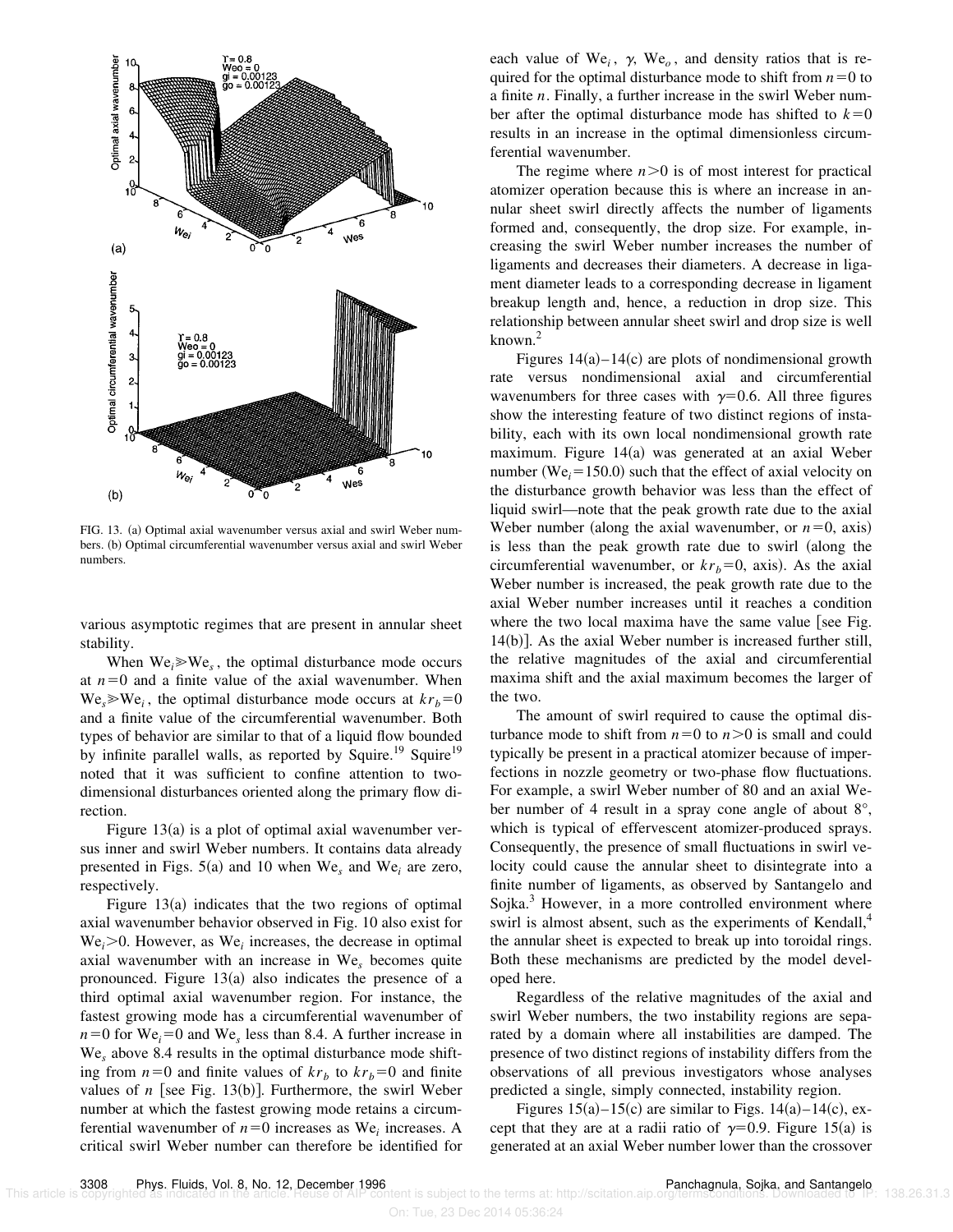

FIG. 14. (a) Nondimensional growth rate versus axial and circumferential wavenumbers for We<sub>i</sub>=150.0, We<sub>s</sub>=75.0, and  $\gamma$ =0.6. (b) Nondimensional growth rate versus axial and circumferential wavenumbers for  $We<sub>i</sub>=152.1401$ ,  $We<sub>s</sub>=75.0$ , and  $\gamma=0.6$ . (c) Nondimensional growth rate versus axial and circumferential wavenumbers for  $We_i = 155.0$ ,  $We_s = 75.0$ , and  $\gamma=0.6$ .

value, Fig.  $15(c)$  was generated at a Weber number higher than the crossover value, and Fig.  $15(b)$  was generated at a Weber number equal to the crossover value (the crossover Weber number is where the magnitudes of the axial and circumferential velocity modes are equal). We see from these figures that the behavior follows that shown in Figs.  $14(a)$ –  $14(c)$ : the optimal disturbance mode, which occurs along the  $kr_b=0$  axis [Fig. 15(a)] at low values of axial Weber number, shifts to the  $n=0$  axis [Fig. 15(c)] as the axial Weber number increases to a value above the crossover point. At the crossover point, the dispersion diagram exhibits two maxima



FIG. 15. (a) Nondimensional growth rate versus axial and circumferential wavenumbers for We<sub>i</sub>=128.0, We<sub>s</sub>=60.0, and  $\gamma$ =0.9. (b) Nondimensional growth rate versus axial and circumferential wavenumbers for  $We_i=131.8267$ ,  $We_s=60.0$ , and  $\gamma=0.9$ . (c) Nondimensional growth rate versus axial and circumferential wavenumbers for  $We_i = 136.0$ ,  $We_s = 60.0$ , and  $\gamma=0.9$ .

having exactly the same growth rate, one occurring along  $n=0$  and one along  $kr_b=0$ .

Comparison of Figs. 14 and 15 illustrates two qualitative differences. At low values of  $\gamma$ , i.e. when the annular sheet is thick, the effects of relative axial velocity between the gas and liquid phases and the effect of swirl can be separately identified as two distinct instability regions. However, as  $\gamma$ increases, i.e. as the sheet gets thinner, the regions due to relative axial velocity and swirl merge into a single, simply connected, instability domain.

The critical condition when the dispersion diagram has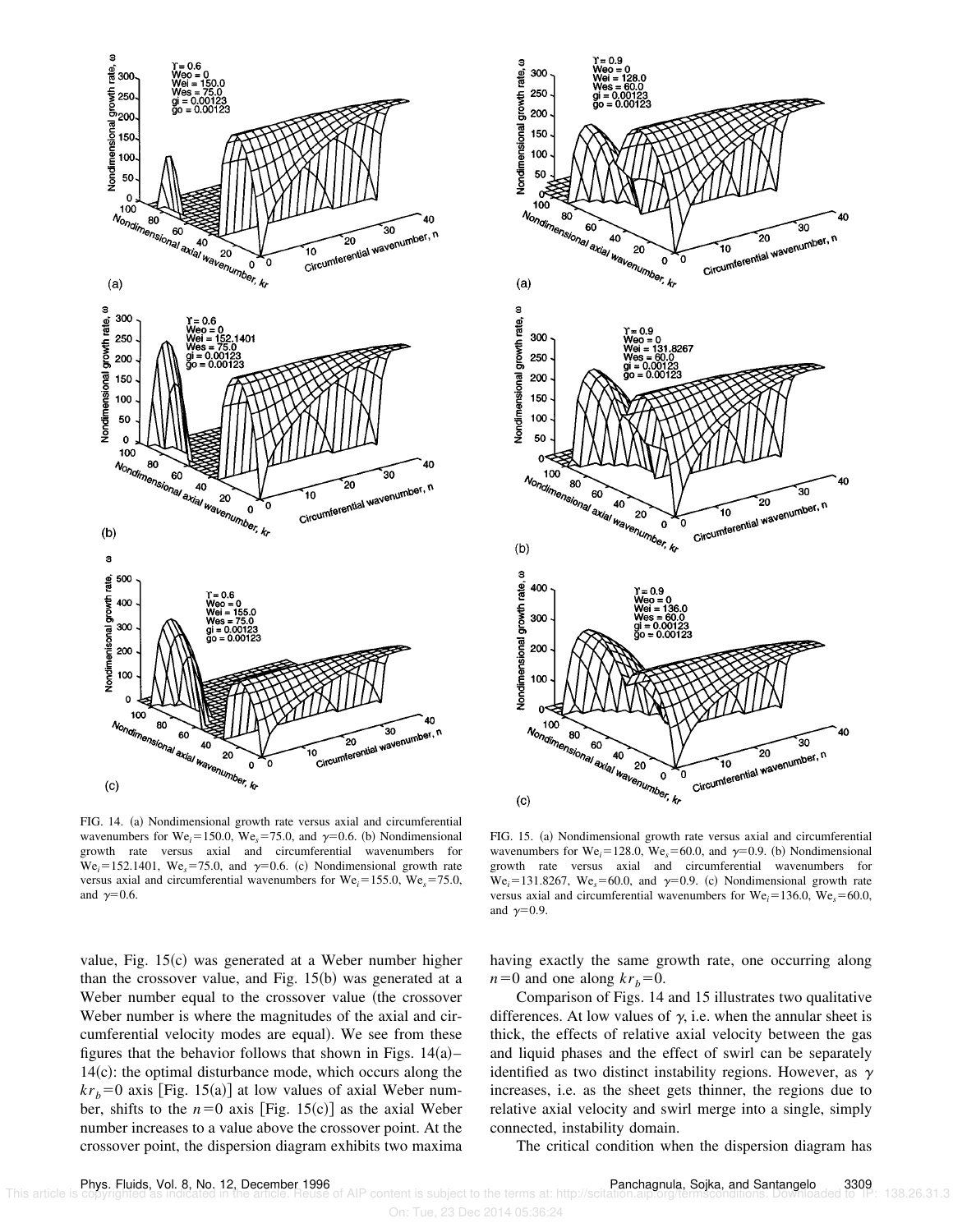two maxima of identical magnitude [see Figs.  $14(b)$  and  $15(b)$  is important because instabilities in the axial and circumferential direction grow at the same rate. This critical condition can be identified as a particular axial Weber number, We<sub>*i*</sub>, for a given set of  $g_i$ ,  $g_o$ , We<sub>*o*</sub>, We<sub>*s*</sub>, and  $\gamma$ .

The key feature of Figs.  $14(b)$  and  $15(b)$  is that each contains two local maxima with identical growth rates. The optimal disturbance mode can therefore be written as a superposition,

$$
r = r_b + \eta_0 \cos(k^*z) + \eta_0 \cos(n^*\theta), \qquad (17)
$$

where  $k^*$  and  $n^*$  are the *k* and *n* values for the peaks at  $(k,0)$ and  $(0, n)$ . Choosing

$$
\xi = \frac{1}{2} \left( z - \frac{n^*}{k^*} \theta \right) \tag{18}
$$

and

$$
\phi = \frac{1}{2} \left( \frac{k^*}{n^*} z + \theta \right),\tag{19}
$$

the optimal disturbance mode can be rewritten as

$$
r = r_b + \eta_0 \cos(k^* \xi) \cos(n^* \phi), \tag{20}
$$

demonstrating the three-dimensional nature of these modes.

If results of the linear analysis can be used as a qualitative indicator of a practical breakup process, the presence of a critical conditions in Figs.  $14(b)$  and  $15(b)$  suggests that, under nonlinear conditions, the annular sheet under will break up into a finite number of ligaments of finite length, as observed by Santangelo and Sojka $3$  in their holograms  $(Fig. 1).$ 

#### **IV. SUMMARY AND CONCLUSIONS**

A linear model describing the instability behavior of annular, swirling, inviscid sheets subject to inner and outer gas flows of differing velocities is presented. Model predictions show the following.

 $(1)$  In the absence of swirl, an increase in axial Weber number causes the range of unstable axial disturbance modes to increase significantly. However, the disturbance mode having the maximum growth rate always has a circumferential mode number of zero.

 $(2)$  In the absence of swirl and when the axial Weber numbers,  $We_i$ , are small  $(< 8$ ), the inner gas flow leads to slightly faster growing axial instability modes than the outer gas flow at equivalent inner and outer Weber numbers  $(We_i)$ and We<sub>o</sub>). This observation provides a partial explanation of why effervescent atomizers require less atomizing gas than conventional twin-fluid injectors (such as airblast and airassist) when producing sprays having the same mean drop size. However, inner and outer gas flows have the same effect when the inner and outer Weber numbers are high  $(We<sub>i</sub>,We<sub>o</sub> > 10)$ . This suggests that the performance of conventional twin-fluid atomizers will approach that of effervescent atomizers at sufficiently high Weber numbers.

 $(3)$  When swirl is absent, the wavenumber for the axial mode having the highest growth rate decreases with an increase in surface tension. This behavior is qualitatively the same as that reported by previous researchers who considered only one-dimensional disturbances.<sup>5</sup>

 $(4)$  When there is no swirl, an increase in the density of the atomizing gas results in a slight increase in the wavenumber of the axial disturbance mode having the highest growth rate. This finding provides a partial explanation for the reduction in effervescent atomizer-produced spray mean drop size with an increase in atomizing gas molecular weight. $^{23}$ 

 $(5)$  For axial Weber numbers  $(We<sub>i</sub>,We<sub>o</sub>)$  of zero, swirl reduces the wavenumber for the axial disturbance mode having the highest growth rate and reduces growth rates as well. This observation may provide a partial explanation for the rapid rise in mean drop size exhibited by pressure-swirl atomizer produced sprays when the atomizer swirl number is reduced.

(6) For nonzero axial Weber numbers  $(We_i, We_o)$ , an increase in the swirl Weber number, We*<sup>s</sup>* , increases the range of unstable axial and circumferential modes and increases growth rates as well. In addition, the instability surface is much more rounded, i.e. a larger number of modes have nearly equal growth rates, when swirl is present than when swirl is absent. This suggests that nonlinear effects are more likely to occur for the swirling case.

 $(7)$  Increasing the swirl Weber number, We<sub>s</sub>, increases the axial wavenumber for the disturbance mode having the highest growth rate, but a circumferential mode number of zero is retained until We*<sup>s</sup>* exceeds about 8. At this point, the axial wavenumber for the disturbance having the highest growth rate falls to zero and the circumferential wavenumber jumps to a finite value of *n*. Further increases in We*<sup>s</sup>* serve to increase *n*.

(8) Up to two local nondimensional growth rate maxima can exist, and the instability domain can be simply connected or can consist of two separate regions separated by an area where disturbances are stable. The topology of the growth rate surface depends on the ratio of the annulus inner  $(r_a)$  to outer  $(r_b)$  radii: two separate regions exist when the annulus is thick, i.e. a radii ratio of 0.6, while only one region exists when the annulus is thin, i.e. a radii ratio of 0.9. Furthermore, the relative magnitudes of the local growth rate maxima can be matched by correct choice of axial  $(We<sub>i</sub>,We<sub>o</sub>)$  and swirl  $(We<sub>s</sub>)$  Weber numbers. High axial Weber numbers result in the local growth rate maximum for the region having a circumferential wavenumber of zero to be the global maximum while high swirl Weber numbers result in the local growth rate maximum for the region having an axial wavenumber of zero to be the global maximum. Finally, the axial and swirl Weber numbers can be adjusted so that the two growth rate maxima have equal values. Threedimensional disturbances exist for this case.

 $(9)$  The sheet is always unstable to two-dimensional disturbances. These may take either an axial or circumferential form. Most importantly, model predictions demonstrate that the sheet can be unstable to three-dimensional disturbances if the axial  $(We_i, We_o)$  and swirl  $(We_s)$  Weber numbers are correctly chosen.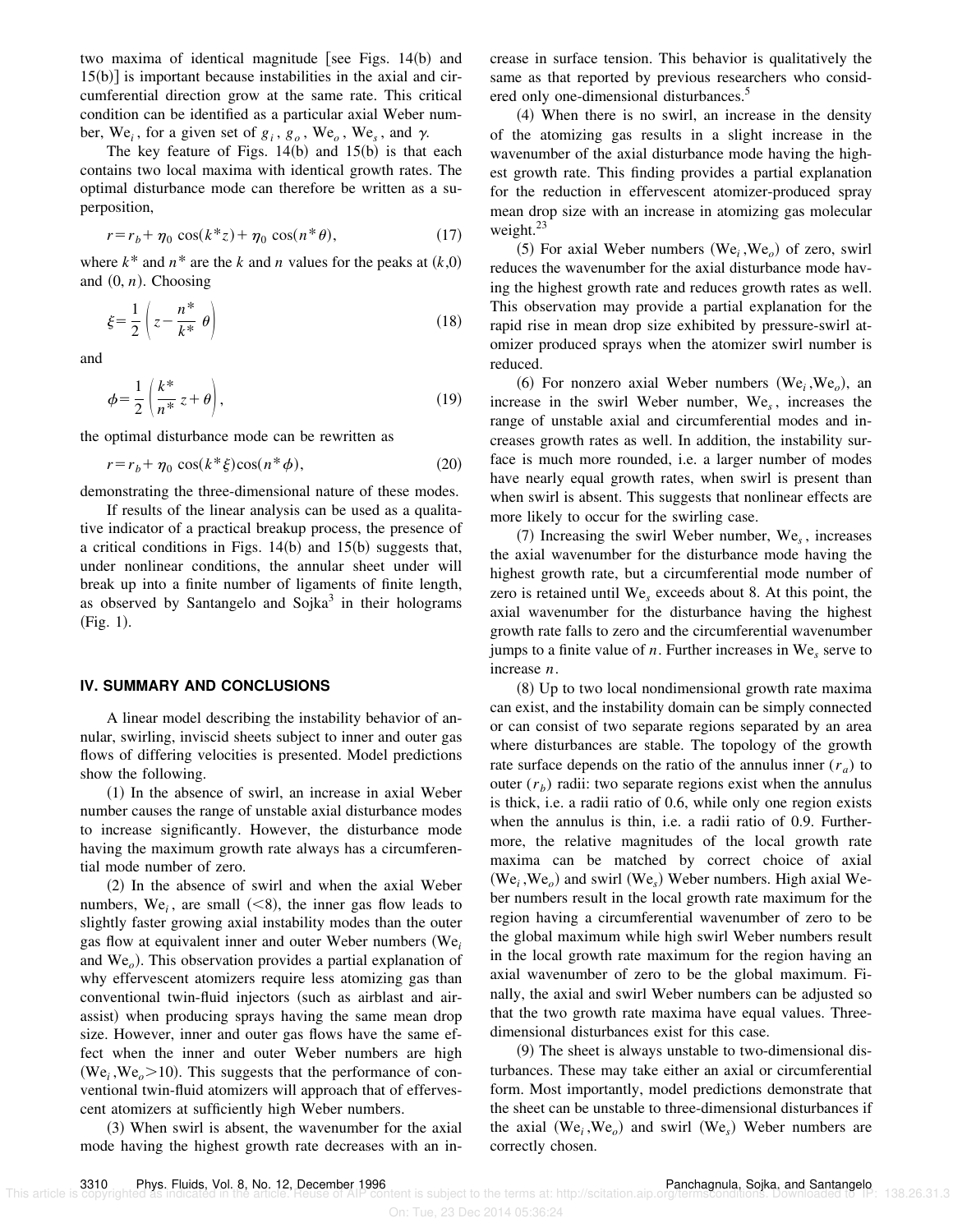### **APPENDIX: DISPERSION RELATION COEFFICIENTS**

The dispersion relation that results from the linear stability analysis of an inviscid swirling annular liquid sheet in the presence of inviscid nonswirling gas inside and outside that move with unequal velocities is presented here. It is the equation derived in Sec. II A.

The dispersion relation given by  $(16)$  is a polynomial of the form

$$
a_4(k,n)\omega^4 + a_3(k,n)\omega^3 + a_2(k,n)\omega^2 + a_1(k,n)\omega
$$
  
+ $a_0(k,n) = 0,$  (A1)

where

$$
a_4(k,n) = C_1C_4 + C_7C_{10},
$$
  
\n
$$
a_3(k,n) = C_1C_5 + C_2C_4 + C_7C_{11} + C_8C_{10},
$$
  
\n
$$
a_2(k,n) = C_1C_6 + C_2C_5 + C_7C_{12} + C_8C_{11} + C_9C_{10},
$$
  
\n
$$
a_1(k,n) = C_3C_5 + C_2C_6 + C_8C_{12} + C_9C_{11},
$$
  
\n
$$
a_0(k,n) = C_3C_6 + C_9C_{12}.
$$

The coefficients  $C_i$  are given by,

$$
C_1 = \frac{\rho_o}{k} G_n - \frac{\rho_l}{k} B_n,
$$
  
\n
$$
C_2 = 2i \rho_o U_{zo} G_n - 2i \frac{\rho_l}{k} \left( \frac{nA}{r_b^2} + kU_{z l} \right) B_n,
$$
  
\n
$$
C_3 = -\rho_o U_{zo}^2 k G_n + \frac{\rho_l}{k} \left( \frac{nA}{r_b^2} + kU_{z l} \right)^2 B_n + \frac{\sigma}{r_b^2}
$$
  
\n
$$
\times [1 - n^2 - (kr_b)^2] + \frac{\rho_l A^2}{r_b^3},
$$

$$
C_4 = -\frac{\rho_i}{k} H_n - \frac{\rho_l}{k} C_n,
$$
  

$$
C_5 = -2i\rho_i U_{zi} H_n - 2i \frac{\rho_l}{k} \left( \frac{nA}{r_a^2} + k \right)
$$

$$
C_5 = -2i\rho_i U_{zi} H_n - 2i \frac{\rho_l}{k} \left( \frac{nA}{r_a^2} + kU_{z_l} \right) C_n,
$$
  
\n
$$
C_6 = \rho_i U_{zi}^2 k H_n + \frac{\rho_l}{k} \left( \frac{nA}{r_a^2} + kU_{z_l} \right)^2 C_n + \frac{\sigma}{r_a^2}
$$
  
\n
$$
\times [1 - n^2 - (kr_a)^2] - \frac{\rho_l A^2}{r_a^2},
$$

$$
C_7 = \frac{\rho_l}{k} S_n,
$$
  
\n
$$
C_8 = i \frac{\rho_l}{k} \left( \frac{nA}{r_a^2} + \frac{nA}{r_b^2} + 2kU_{zl} \right) S_n,
$$
  
\n
$$
C_9 = -\frac{\rho_l}{k} S_n \left( \frac{nA}{r_a^2} + kU_{zl} \right) \left( \frac{nA}{r_b^2} + kU_{zl} \right),
$$
  
\n
$$
C_{10} = \frac{\rho_l}{k} Q_n,
$$

$$
C_{11}=i\ \frac{\rho_l}{k}\left(\frac{nA}{r_a^2}+\frac{nA}{r_b^2}+2kU_{zl}\right)Q_n,
$$

$$
C_{12} = -\frac{\rho_l}{k} Q_n \left( \frac{nA}{r_a^2} + kU_{zl} \right) \left( \frac{nA}{r_b^2} + kU_{zl} \right),
$$

where

$$
B_{n} = \frac{[I'_{n}(kr_{a})K_{n}(kr_{b}) - I_{n}(kr_{b})K'_{n}(kr_{a})]}{[I'_{n}(kr_{a})K'_{n}(kr_{b}) - I'_{n}(kr_{b})K'_{n}(kr_{a})]},
$$
  
\n
$$
C_{n} = \frac{[I'_{n}(kr_{b})K_{n}(kr_{a}) - I_{n}(kr_{a})K'_{n}(kr_{b})]}{[I'_{n}(kr_{a})K'_{n}(kr_{b}) - I'_{n}(kr_{b})K'_{n}(kr_{a})]},
$$
  
\n
$$
S_{n} = \frac{[I'_{n}(kr_{b})K_{n}(kr_{b}) - I_{n}(kr_{b})K'_{n}(kr_{b})]}{[I'_{n}(kr_{a})K'_{n}(kr_{b}) - I'_{n}(kr_{b})K'_{n}(kr_{a})]},
$$
  
\n
$$
Q_{n} = \frac{[I_{n}(kr_{a})K'_{n}(kr_{a}) - I'_{n}(kr_{a})K'_{n}(kr_{a})]}{[I'_{n}(kr_{a})K'_{n}(kr_{b}) - I'_{n}(kr_{b})K'_{n}(kr_{a})]},
$$
  
\n
$$
G_{n} = \frac{K_{n}(kr_{b})}{K'_{n}(kr_{b})},
$$
  
\n
$$
H_{n} = \frac{I_{n}(kr_{a})}{I'_{n}(kr_{a})}.
$$

The prime denotes differentiation with respect to the argument of the Bessel functions  $I_n$  and  $K_n$ .

- <sup>1</sup>J. Ponstein, "Instability of rotating cylindrical jets," Appl. Sci. Res. A 8, 425 (1959).
- <sup>2</sup>A. H. Lefebvre, *Atomization and Sprays* (Hemisphere, New York, 1989). <sup>3</sup>P. J. Santangelo and P. E. Sojka, "A holographic investigation of the near-nozzle structure of an effervescent atomizer-produced spray,'' Atom. Sprays 5, 137 (1995).
- <sup>4</sup>J. M. Kendall, "Experiments on annular liquid jet instability and on the formation of liquid shells," Phys. Fluids 29, 2086 (1986).
- <sup>5</sup>J. G. Lee, "Breakup of cylindrical liquid sheets," Ph.D. thesis, University of Iowa, 1990.
- <sup>6</sup>J. H. Dumbleton and J. J. Hermans, "Capillary instability of a hollow inviscid cylinder," Phys. Fluids 13, 12 (1970).
- <sup>7</sup>G. D. Crapper, N. Dombrowski, and G. A. D. Pyott, "Kelvin–Helmholtz wave growth on cylindrical sheets," J. Fluid Mech. **68**, 497 (1975).
- <sup>8</sup>P. D. Esser, D. D. Paul, and S. I. Abdel-Khalik, "Stability of the lithium 'waterfall' first wall protection concept for inertial confinement fusion reactors," Nucl. Technol. Fusion 1, 285 (1981).
- <sup>9</sup>J. Meyer and D. Weihs, "Capillary instability of an annular liquid jet," J. Fluid Mech. 179, 531 (1987).
- <sup>10</sup>M. Harvanek and C. Chow, ''Electromagnetic-capillary instability of a liquid cylinder. Production of spherical shells," AIAA J. 28, 372 (1990).
- <sup>11</sup>J.-G. Lee and L.-D. Chen, "Linear stability analysis of gas-liquid interface," AIAA J. 29, 1589 (1991).
- <sup>12</sup>N. Dombrowski and W. R. Johns, "The aerodynamic instability and disintegration of viscous liquid sheets," Chem. Eng. Sci. 18, 203 (1963).
- <sup>13</sup>M. V. Panchagnula, P. J. Santangelo, and P. E. Sojka, "The instability of an inviscid annular liquid sheet subject to two-dimensional disturbances,'' in *Proceedings ILASS Americas '94*, 8th Annual Conference on Liquid Atomization and Spray Systems, Troy, MI, pp. 54–58.
- <sup>14</sup>W. C. Nieuwkamp, ''Flow analysis of a hollow cone nozzle with potential flow theory,'' paper IIIC/1 in *Proceedings of ICLASS-85*, the 3rd International Conference on Liquid Atomization and Spray Systems (Institute of Energy, London, UK, 1986).
- <sup>15</sup>J. Shen and X. Li, ''Instability of an annular viscous liquid jet,'' Acta Mech. 114, 167 (1996).
- <sup>16</sup>R. H. Rangel and W. A. Sirignano, "The linear and nonlinear shear instability of a fluid sheet," Phys. Fluids A 3, 2392 (1991).
- <sup>17</sup>A. M. Sterling and C. A. Sleicher, ''The instability of capillary jets,'' J. Fluid Mech. 68, 477 (1975).
- <sup>18</sup>S. Chandrasekhar, *Hydrodynamic and Hydromagnetic Stability* (Dover, New York, 1961).
- <sup>19</sup>H. B. Squire, "Investigation of the instability of a moving liquid film," Br. J. Phys. A 4, 167 (1953).